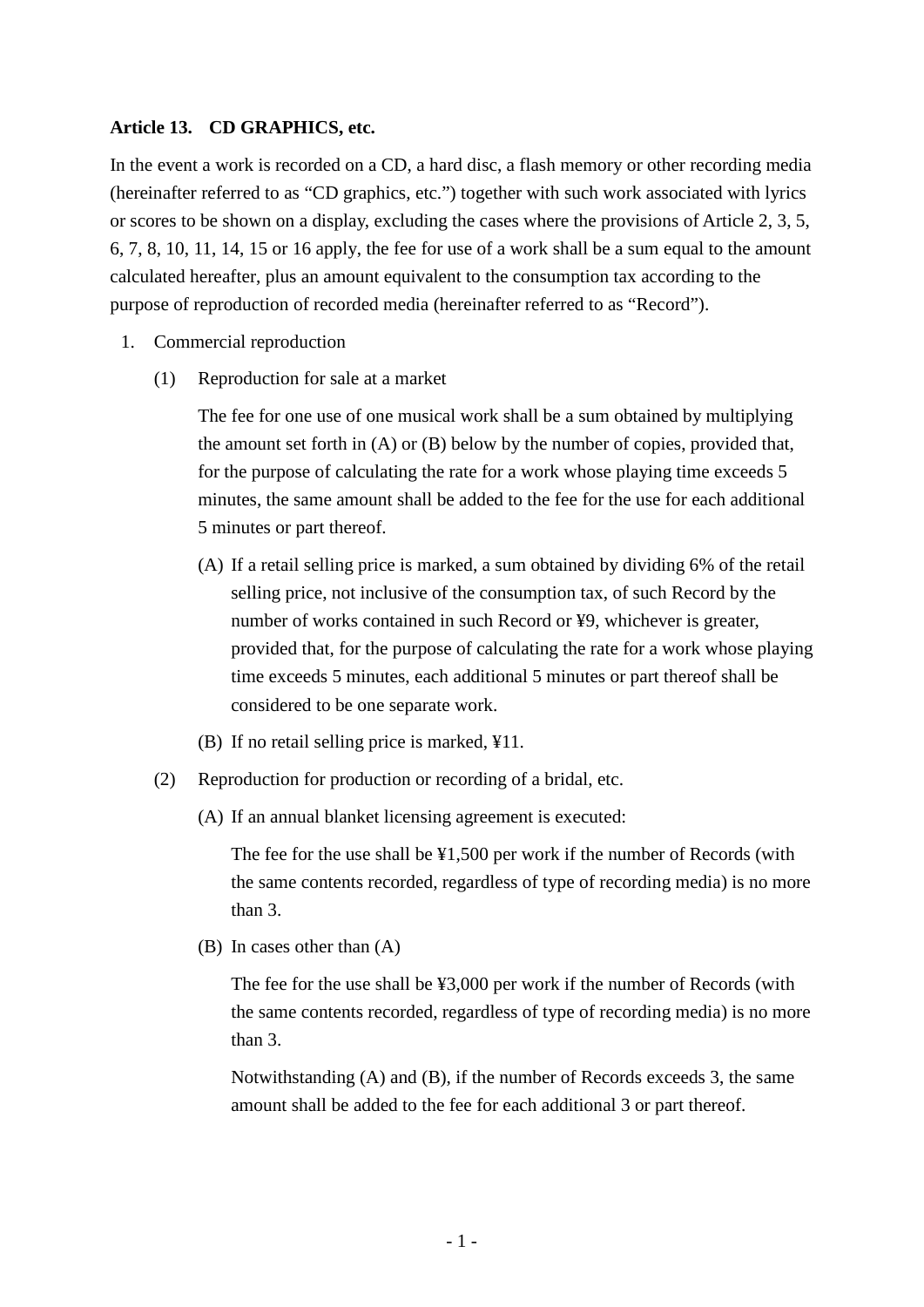(3) Reproduction for purposes other than (1) and (2)

The fee for one use of one musical work shall be a sum obtained by multiplying ¥11 by the number of copies or ¥600, whichever is greater, provided that, for the purpose of calculating the rate for a work whose playing time exceeds 5 minutes, the same amount shall be added to the fee for the use for each additional 5 minutes or part thereof.

- 2. Non-commercial reproduction
	- (1) Reproduction for production or recording of a bridal, etc.

The fee for the use shall be ¥1,500 per work if the number of Records (with the same contents recorded, regardless of type of recording media) is no more than 3. If the number of Records exceeds 3, the same amount shall be added to the fee for each additional 3 or part thereof.

(2) Reproduction for purposes other than in (1)

The fee shall be a sum obtained by multiplying the amount set forth in 1(3) by 50%.

# **Notes for CD GRAPHICS, etc.**

## *Term definitions*

- (i) For the purpose of calculating the rate for a work whose playing time exceeds 5 minutes, each additional 5 minutes or part thereof shall be considered to be one separate work.
	- (A) "Commercial reproduction" refers reproduction performed for a charge by persons whose purpose is making a profit or reproduction performed by persons other than such profit-making person (not including the case in which an amount equal to actual costs is charged) for the purpose of distributing copies to a third party.
	- (B) "Non-commercial reproduction" means reproduction other than the reproduction defined in (A) such as reproduction performed for non-commercial purposes by educational institutions, non-commercial entities or private persons in order to distribute copies without charge.
	- (C) "Bridal, etc." shall mean a marriage ceremony, bridal party or other similar events.